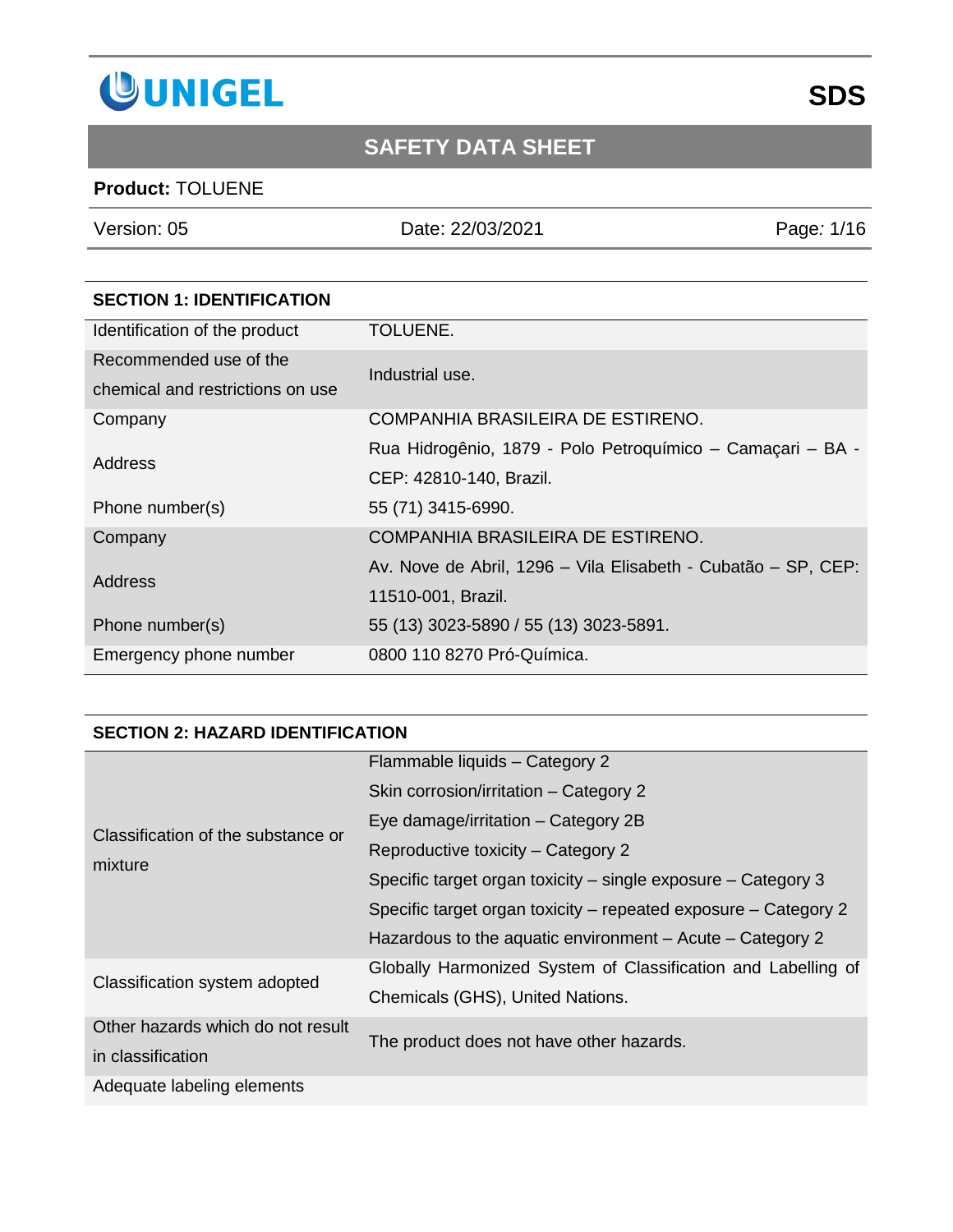

### **Product:** TOLUENE

| Version: 05                 | Date: 22/03/2021                                                                                                                                                                                                                                                                                                                                                                                                                                                                                                                     | Page: 2/16 |
|-----------------------------|--------------------------------------------------------------------------------------------------------------------------------------------------------------------------------------------------------------------------------------------------------------------------------------------------------------------------------------------------------------------------------------------------------------------------------------------------------------------------------------------------------------------------------------|------------|
| Pictograms                  |                                                                                                                                                                                                                                                                                                                                                                                                                                                                                                                                      |            |
| Signal word                 | <b>DANGER</b>                                                                                                                                                                                                                                                                                                                                                                                                                                                                                                                        |            |
| Hazard statement(s):        | H225 Highly flammable liquid and vapour.<br>H315 Causes skin irritation.<br>H320 Causes eye irritation.<br>H336 May cause drowsiness or dizziness.<br>H361 Suspected of damaging fertility or the unborn child.<br>H373 May cause damage to central nervous system through<br>prolonged or repeated exposure.<br>H401 Toxic to aquatic life.                                                                                                                                                                                         |            |
| Precautionary statement(s): | <b>PREVENTION:</b><br>P201 Obtain special instructions before use.<br>P202 Do not handle until all safety precautions have been read<br>and understood.<br>P210 Keep away from heat, hot surfaces, sparks, open flames<br>and other ignition sources. No smoking.<br>P233 Keep container tightly closed.<br>P240 Ground and bond container and receiving equipment.<br>P241 Use explosion-proof electrical, ventilating and lighting<br>equipment.<br>P242 Use non-sparking tools.<br>P243 Take action to prevent static discharges. |            |

P260 Do not breathe mist and vapours.

P261 Avoid breathing mist and vapours.

# **SDS**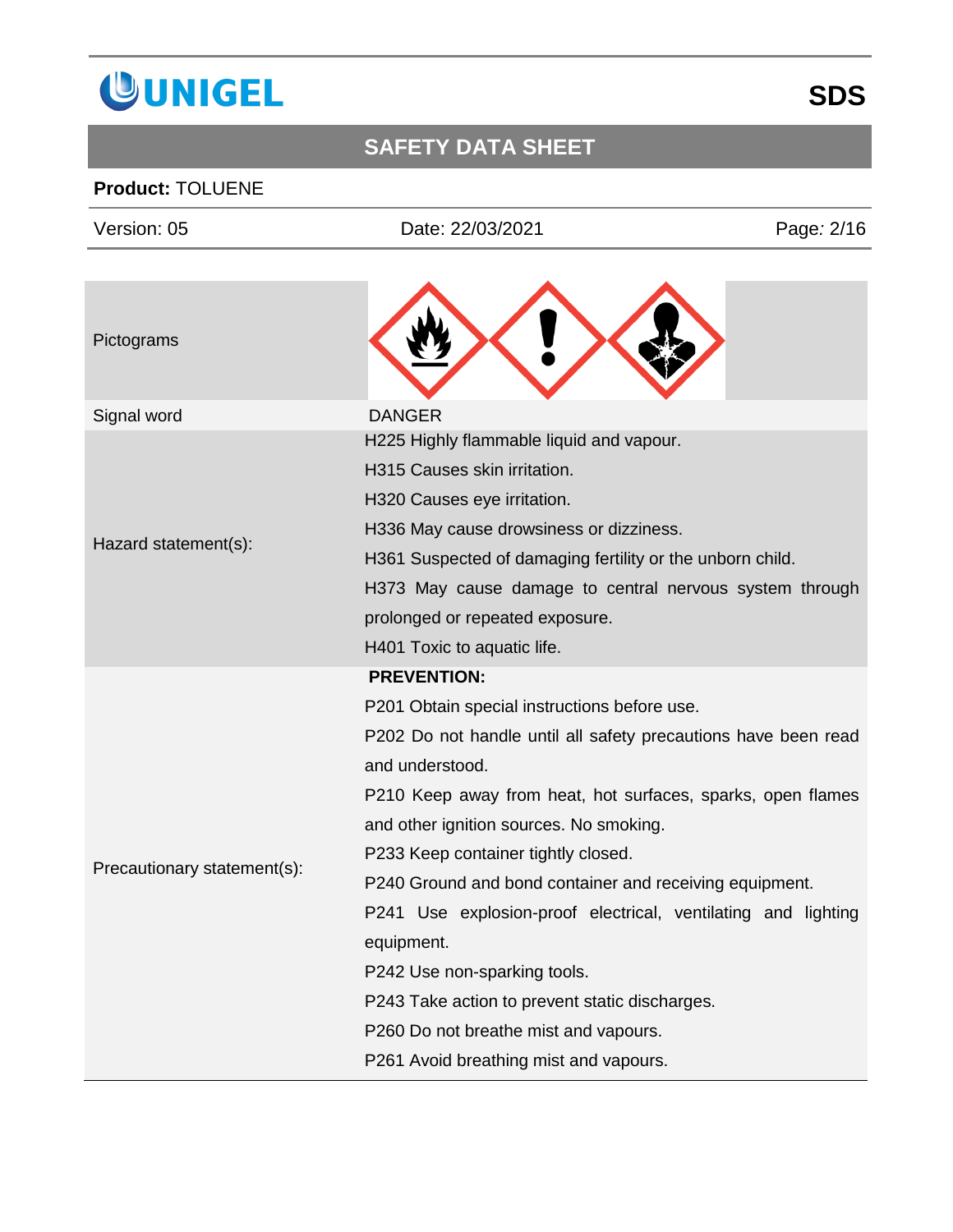

### **Product:** TOLUENE

| Version: 05 | Date: 22/03/2021                                                 | Page: 3/16     |
|-------------|------------------------------------------------------------------|----------------|
|             |                                                                  |                |
|             | P264 Wash hands thoroughly after handling.                       |                |
|             | P271 Use only outdoors or in a well-ventilated area.             |                |
|             | P273 Avoid release to the environment.                           |                |
|             | P280 Wear protective gloves, protective clothing, eye protection |                |
|             | and face protection.                                             |                |
|             | <b>RESPONSE:</b>                                                 |                |
|             | P302 + P352 IF ON SKIN: Wash with plenty of water.               |                |
|             | P303 + P361 + P353 IF ON SKIN (or hair): Take off immediately    |                |
|             | all contaminated clothing. Rinse skin with water [or shower].    |                |
|             | P304 + P340 IF INHALED: Remove person to fresh air and keep      |                |
|             | comfortable for breathing.                                       |                |
|             | P305 + P351 + P338 IF IN EYES: Rinse cautiously with water       |                |
|             | for several minutes. Remove contact lenses, if present and easy  |                |
|             | to do. Continue rinsing.                                         |                |
|             | P308 + P313 IF exposed or concerned: Get medical attention.      |                |
|             | P312 Call a POISON CENTER or a doctor, if you feel unwell.       |                |
|             | P314 Get medical advice/attention if you feel unwell.            |                |
|             | P321 Specific treatment.                                         |                |
|             | P332 + P313<br>If skin<br>irritation<br>occurs:                  | medical<br>Get |
|             | advice/attention.                                                |                |
|             | P337 + P313<br>persists:<br>irritation<br>$\mathsf{If}$<br>eye   | Get<br>medical |
|             | advice/attention                                                 |                |
|             | P362 + P364 Take off contaminated clothing and wash it before    |                |
|             | reuse.                                                           |                |
|             | P370 + P378 In case of fire: Use foam, water mist, chemical      |                |
|             | powder and carbon dioxide (CO <sub>2</sub> ) to extinguish.      |                |
|             | <b>STORAGE:</b>                                                  |                |
|             |                                                                  |                |
|             | P403 + P233 Store in a well-ventilated place. Keep container     |                |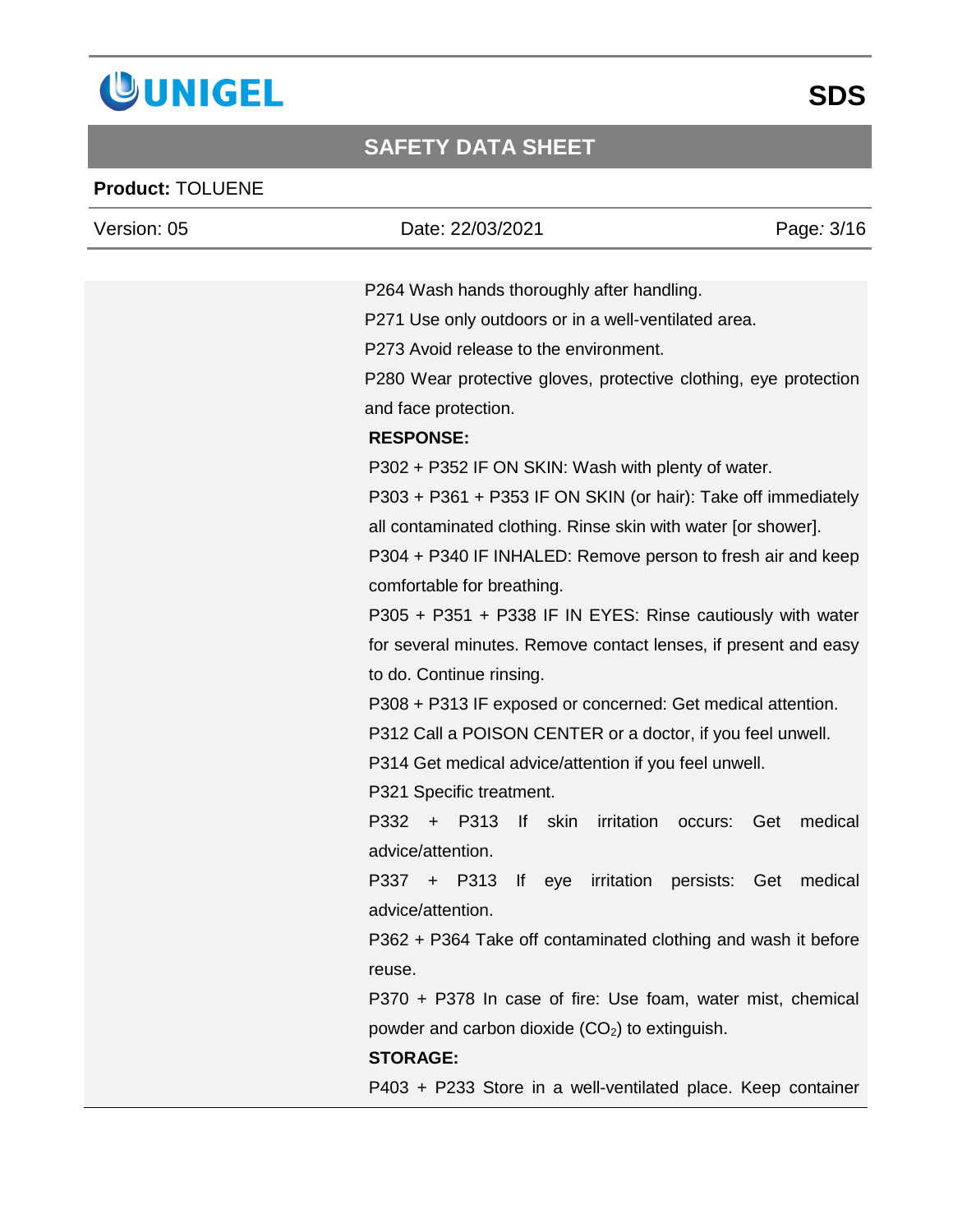

#### **Product:** TOLUENE

| Version: 05 | Date: 22/03/2021                                                | Page: 4/16 |
|-------------|-----------------------------------------------------------------|------------|
|             |                                                                 |            |
|             | tightly closed.                                                 |            |
|             | P403 + P235 Store in a well-ventilated place. Keep cool.        |            |
|             | P405 Store locked up.                                           |            |
|             | <b>DISPOSAL:</b>                                                |            |
|             | P501 Dispose of contents and container in accordance with local |            |
|             | regulations.                                                    |            |

#### **SECTION 3: COMPOSITION / INFORMATION ON INGREDIENTS**

| <b>SUBSTANCE</b>                                              |                                          |
|---------------------------------------------------------------|------------------------------------------|
| Common chemical name                                          | Toluene.                                 |
| Common name(s), synonym(s) of<br>the substance                | Methylbenzene, Phenylmethane, Toluol.    |
| <b>CAS</b> number                                             | 108-88-3.                                |
| Ingredients<br>impurities<br>or<br>contributing to the hazard | The product does not have other hazards. |
| Concentration                                                 | $\geq 91\%$ .                            |

#### **SECTION 4: FIRST- AID MEASURES**

| <b>Routes of exposure</b> |                                                            |
|---------------------------|------------------------------------------------------------|
|                           | Do not induce vomiting. Never give anything by mouth to an |
|                           | unconscious person. Rinse the victim's mouth with water in |
| Ingestion                 | the victim feels unwell,<br>lf.<br>contact a<br>abundance. |
|                           | TOXICOLOGICAL INFORMATION CENTER or a doctor. Bring        |
|                           | this MSDS.                                                 |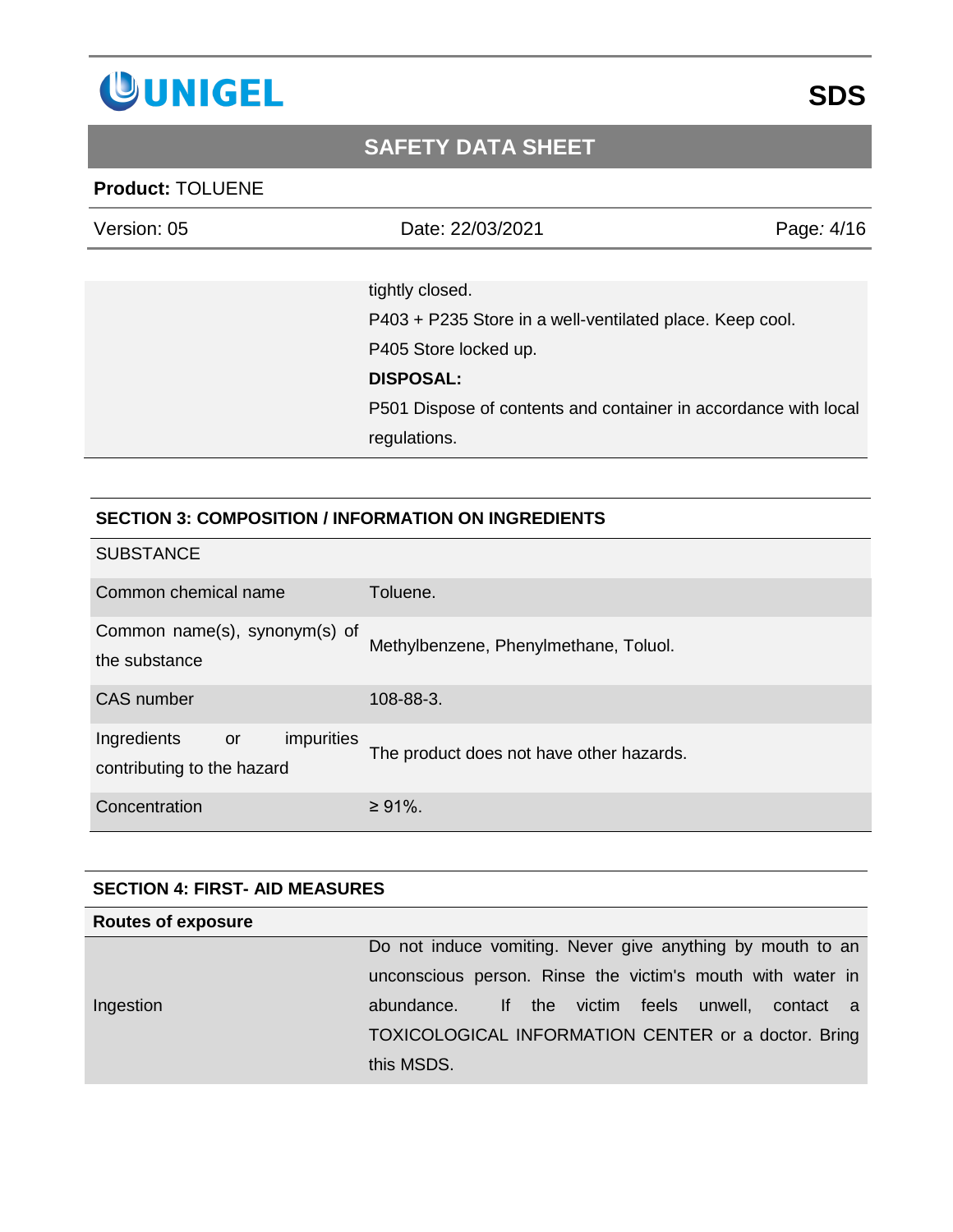

### **Product:** TOLUENE

| Version: 05                                                                                | Date: 22/03/2021                                                                                                                                                                                                                                                                                                       | Page: 5/16 |
|--------------------------------------------------------------------------------------------|------------------------------------------------------------------------------------------------------------------------------------------------------------------------------------------------------------------------------------------------------------------------------------------------------------------------|------------|
|                                                                                            |                                                                                                                                                                                                                                                                                                                        |            |
| <b>Skin</b>                                                                                | Wash exposed skin with sufficient amount of water to remove<br>the material. Take off and isolate contaminated clothing and<br>shoes. In case of skin irritation: contact a doctor. Bring this<br>MSDS.                                                                                                                |            |
| Eye                                                                                        | Wash carefully with water for several minutes. In case of use of<br>contact lenses, remove them, if possible. Keep washing. If eyes<br>irritation continues: Contact a doctor. Bring this MSDS.                                                                                                                        |            |
| Inhalation                                                                                 | Remove victim to fresh air and keep at rest in a position<br>comfortable for breathing. If the victim feels unwell, contact a<br>TOXICOLOGICAL INFORMATION CENTER or a doctor. Bring<br>this MSDS.                                                                                                                     |            |
| Most important symptoms/effects,<br>acute and delayed                                      | Causes skin irritation with redness and dryness, and eyes with<br>tearing and redness. May cause drowsiness or vertigo.<br>Repeated exposure can cause fatigue, muscle weakness,<br>confusion, incoordination, dilated pupils and accommodation<br>disorders.                                                          |            |
| Indication of immediate medical<br>attention and special treatment<br>needed, if necessary | Avoid contact with the product when assisting the victim. If<br>necessary, symptomatic treatment should include, above all,<br>support measures such as correction of hydroelectrolytic,<br>metabolic disorders, as well as respiratory assistance. In case of<br>contact with the skin, do not rub the affected area. |            |

### **SECTION 5: FIRE-FIGHTING MEASURES**

|                                   | Suitable: Compatible with foam, water mist, chemical powder |
|-----------------------------------|-------------------------------------------------------------|
| Suitable extinguishing media      | and carbon dioxide $(CO2)$ .                                |
|                                   | Not recommended: Water jets directly.                       |
| Specific hazards arising from the | Very dangerous when exposed to excessive heat or other      |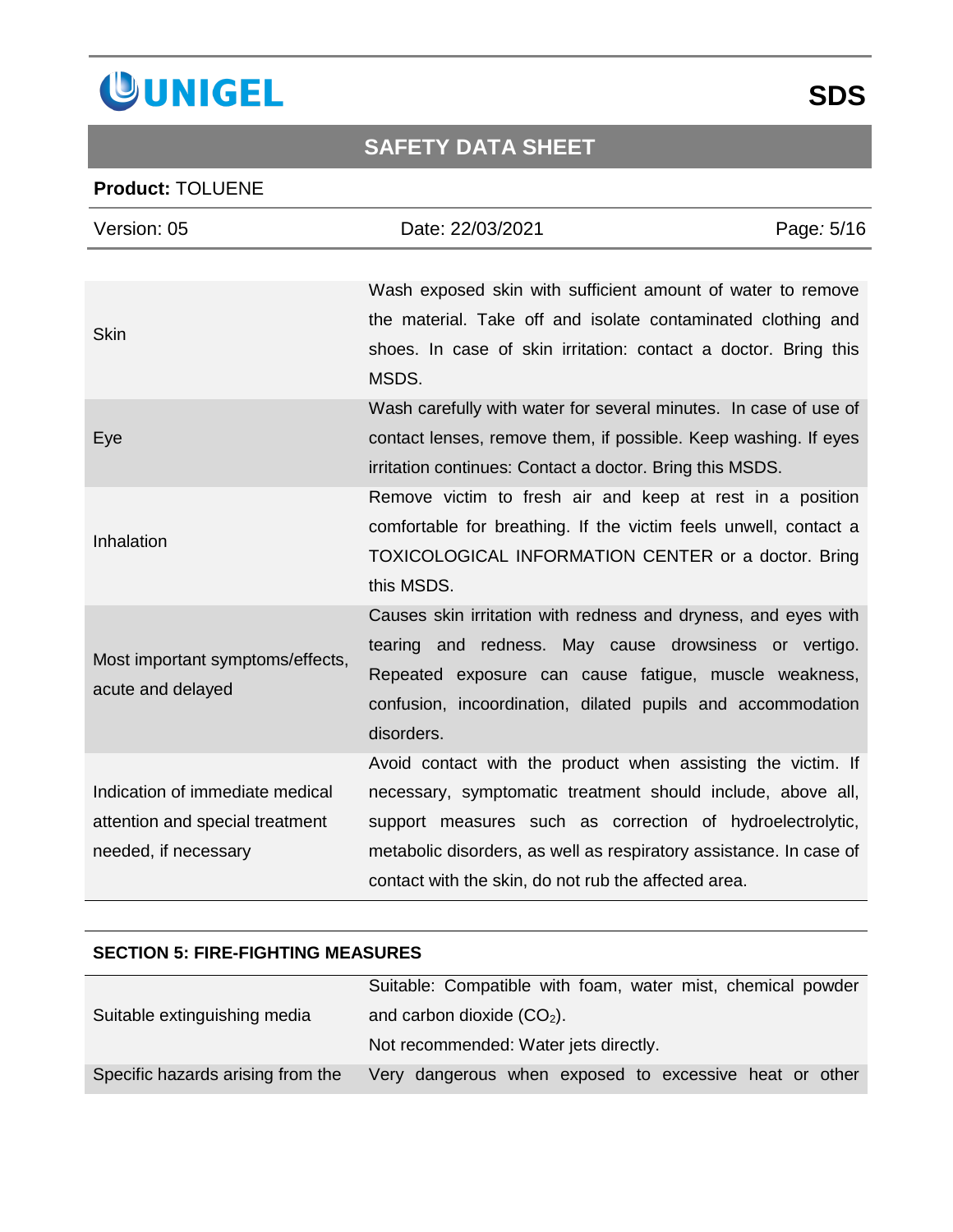

#### **Product:** TOLUENE

| Version: 05                                      | Date: 22/03/2021                                                 | Page: 6/16 |
|--------------------------------------------------|------------------------------------------------------------------|------------|
|                                                  |                                                                  |            |
| chemical                                         | sources of ignition such as sparks, open flames or flames of     |            |
|                                                  | matches and cigarettes, welding operations, pilot lights and     |            |
|                                                  | electric motors. Can accumulate static charge by flow or         |            |
|                                                  | agitation. Vapors from heated liquid can be ignited by static    |            |
|                                                  | discharge. Vapors are heavier than air and tend to accumulate    |            |
|                                                  | in low or confined areas, such as sewers and basements. Can      |            |
|                                                  | travel great distances causing retrogression of the flame or new |            |
|                                                  | fires both in open environments in as confined ones. Containers  |            |
|                                                  | may explode if heated. The combustion of the chemical products   |            |
|                                                  | or containers may form toxic and irritant gases such as carbon   |            |
|                                                  | monoxide and carbon dioxide.                                     |            |
| Special protective actions for fire-<br>fighters | Self-contained breathing apparatus (SCBA) with positive          |            |
|                                                  | pressure and full protective clothing. Containers and tanks      |            |
|                                                  | involved in the fire can be cooled by water fog.                 |            |
|                                                  |                                                                  |            |

#### **SECTION 6: ACCIDENTAL RELEASE MEASURES**

Personal precautions, protective equipment, and emergency procedures For non-emergency personnel Isolate spills from ignition sources. Evacuate the area within a radius of at least 100 meters. Keep unauthorized persons away from the area. Stop the leak if it can be done without risk. Prevent sparks or flames. Do not smoke. Do not touch damaged containers or spilled material without the use of appropriate clothing. Avoid exposure to the product. Stay in a safe place, with wind from behind. Use personal protective equipment as described in Section 8. For emergency responders Wear full PPE with safety goggles and face shield, safety gloves, suitable protective clothing and closed shoes.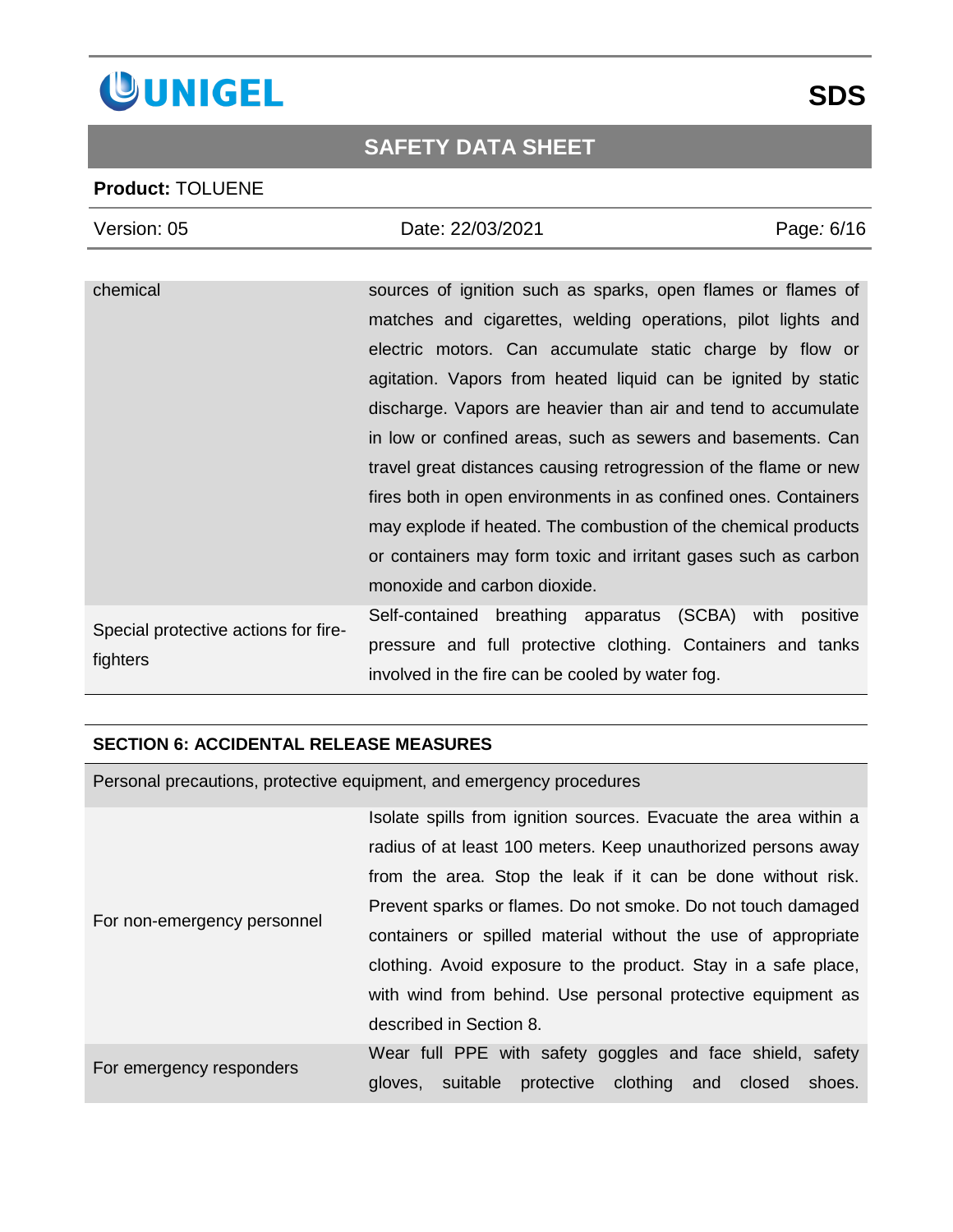

### **Product:** TOLUENE

| Version: 05                                              | Date: 22/03/2021                                                                                                                                                                                                                                                                       | Page: 7/16 |
|----------------------------------------------------------|----------------------------------------------------------------------------------------------------------------------------------------------------------------------------------------------------------------------------------------------------------------------------------------|------------|
|                                                          | Respiratory protection mask against organic vapors.                                                                                                                                                                                                                                    |            |
| <b>Environmental precautions</b>                         | Avoid that the spilled material reaches waterways or sewage<br>system.                                                                                                                                                                                                                 |            |
| Methods and materials for<br>containment and cleaning up | Do not allow water to enter the containers. Collect the product<br>with a clean shovel or other instrument that does not disperse<br>the product. Put material in suitable containers and remove them<br>to a safe place. For disposal, proceed according to Section 13 of<br>this SDS |            |

#### **SECTION 7: HANDLING AND STORAGE**

### Precautions for safe handling

| Safe handling of the substance or<br>mixture | Handle in a well ventilated area or with general system of<br>ventilation/local exhaust. Avoid vapors and mists formation.<br>Avoid exposure to the chemical, since the effects may not be felt<br>immediately. Use personal protective equipment as described in<br>Section 8.  |
|----------------------------------------------|----------------------------------------------------------------------------------------------------------------------------------------------------------------------------------------------------------------------------------------------------------------------------------|
| General hygiene:                             | Wash hands and face thoroughly after handling and before<br>drinking, smoking or going to the bathroom.<br>eating,<br>Contaminated clothing should be changed and washed before<br>reuse. Remove clothing and protective equipment contaminated<br>before entering eating areas. |

Conditions for safe storage, including any incompatibilities

|                                                            | Keep away from heat, sparks, open flames and hot surfaces. -       |
|------------------------------------------------------------|--------------------------------------------------------------------|
| Technical measures for<br>prevention of fire and explosion | Do not smoke. Keep container tightly closed. Ground the            |
|                                                            | container vessel and the receiver of the product during transfers. |
|                                                            | Only use anti-sparking tools. Avoid the accumulation of            |
|                                                            | electrostatic charges. Use electrical equipment, ventilation and   |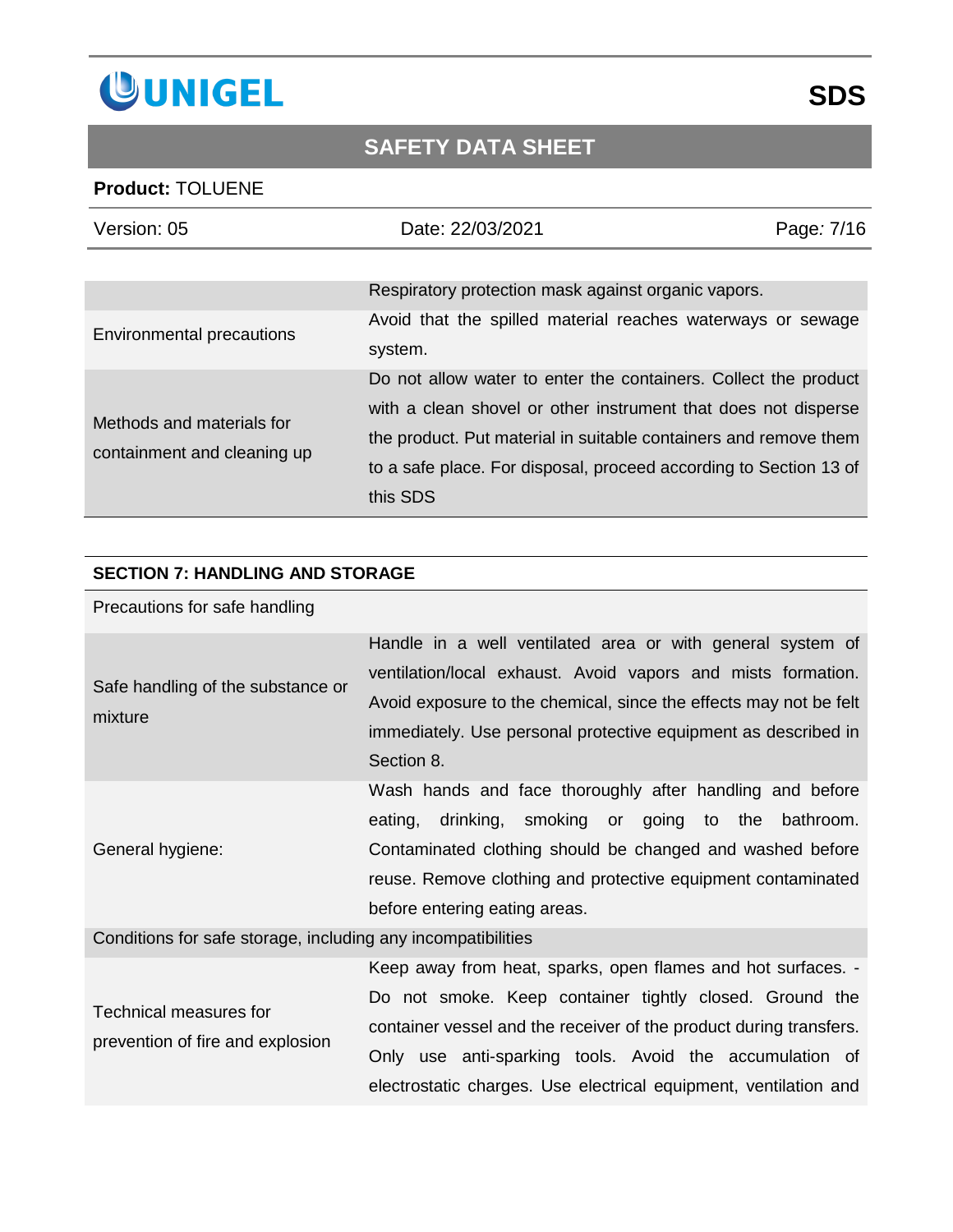

### **Product:** TOLUENE

| Version: 05               | Date: 22/03/2021                                                                                                                                                                                                                                                   | Page: 8/16 |
|---------------------------|--------------------------------------------------------------------------------------------------------------------------------------------------------------------------------------------------------------------------------------------------------------------|------------|
|                           | lighting explosion proof.                                                                                                                                                                                                                                          |            |
| Adequate conditions       | Store in a well ventilated place away from sunlight. Keep<br>container closed. Keep stored at room temperature. It is not<br>necessary the addition of stabilizers and antioxidants to ensure<br>the durability of the product. This product may react dangerously |            |
| Packaging compatibilities | with some incompatible materials as highlighted in Section 10.<br>Similar to the original packaging.                                                                                                                                                               |            |

### **SECTION 8: EXPOSURE CONTROLS/PERSONAL PROTECTION**

| Control parameters               |                                                                    |                                                                   |  |
|----------------------------------|--------------------------------------------------------------------|-------------------------------------------------------------------|--|
| Occupational exposure limit      | <b>Common chemical name or</b><br>technical name                   | <b>TWA-TLV</b><br>(ACGIH, 2020)                                   |  |
|                                  | <b>Toluene</b>                                                     | 20 ppm                                                            |  |
|                                  |                                                                    |                                                                   |  |
|                                  | <b>BEI (ACGIH, 2020):</b>                                          |                                                                   |  |
|                                  | Toluene in the blood: 0.02 mg/L (before the last day of the week). |                                                                   |  |
|                                  | Toluene in the urine: 0.03 mg/L (end of the day).                  |                                                                   |  |
|                                  | o-Cresol in the urine: 0.3 mg/g of creatinine (end of the day).    |                                                                   |  |
| <b>Biological limit:</b>         | The determinant can be present in biological samples collected     |                                                                   |  |
|                                  |                                                                    | from people who were not occupationally exposed in a              |  |
|                                  |                                                                    | concentration that could affect the interpretation of the result. |  |
|                                  |                                                                    | These basal concentrations are incorporated into the value of the |  |
|                                  | EIB.                                                               |                                                                   |  |
| Other limits and values          | <b>IDLH (NIOSH, 2017): 500 ppm</b>                                 |                                                                   |  |
| Appropriate engineering controls |                                                                    | Promote direct mechanical ventilation and exhaust system to the   |  |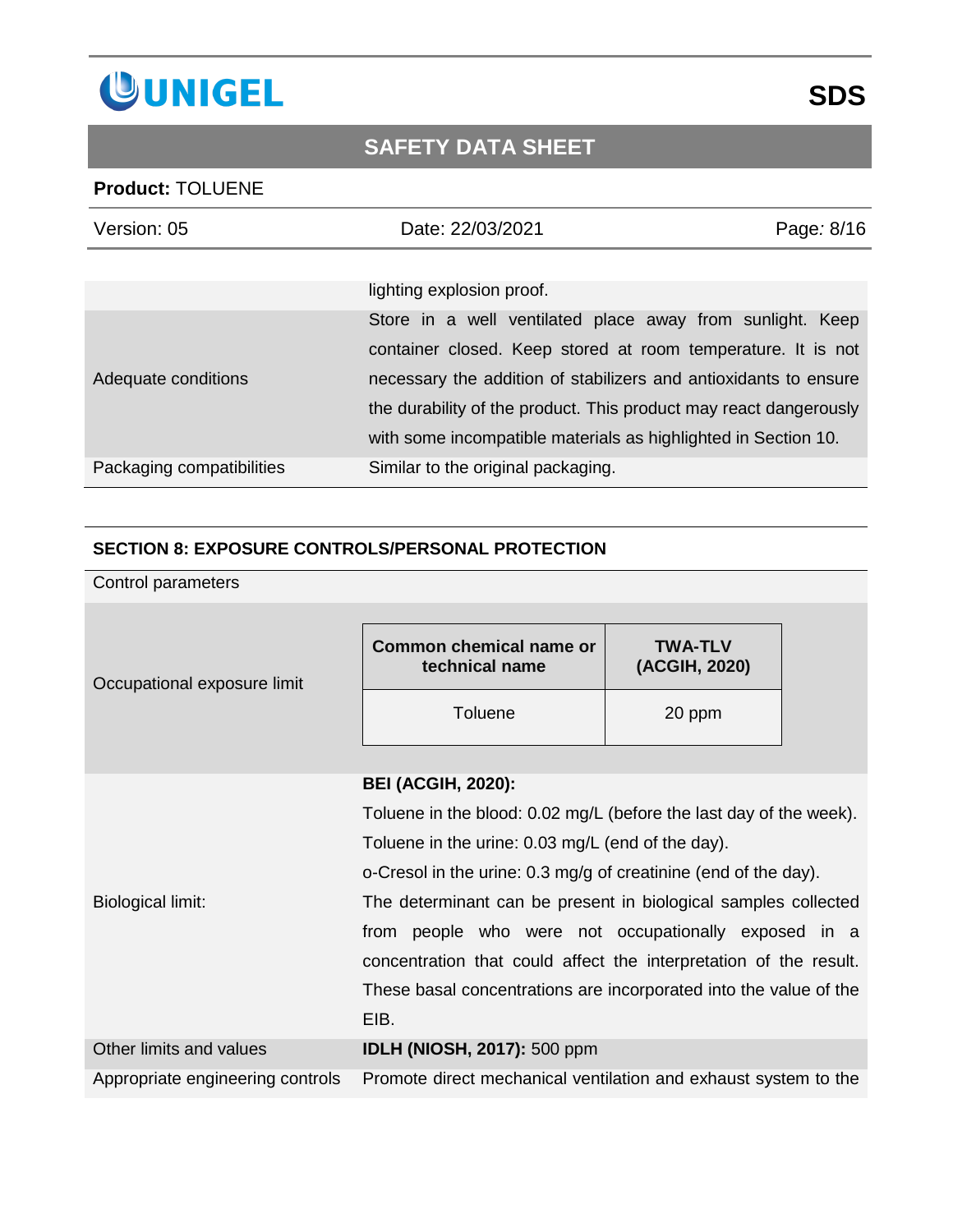

### **Product:** TOLUENE

| Version: 05            | Date: 22/03/2021                                                            | Page: 9/16 |
|------------------------|-----------------------------------------------------------------------------|------------|
|                        |                                                                             |            |
|                        | outside environment. These measures help reduce exposure to                 |            |
|                        | product. Maintain atmospheric concentrations of the constituents            |            |
|                        | of the product below occupational exposure limits indicated.                |            |
|                        | Individual protection measures, such as personal protective equipment (PPE) |            |
| Eye/face protection    | Safety glasses and face shield.                                             |            |
| Skin protection        | Safety gloves, suitable protective clothing and boots.                      |            |
|                        | It is recommended to use respiratory protective equipment with              |            |
|                        | filter for organic vapors. Based on the inhalation hazard of the            |            |
| Respiratory protection | product, a risk assessment must be carried out to adequately                |            |
|                        | define respiratory protection in view of the conditions of use of           |            |
|                        | the product.                                                                |            |
| <b>Thermal hazards</b> | It is not necessary to use specific EPIs, since the product does            |            |
|                        | not present thermal hazards.                                                |            |

### **SECTION 9: PHYSICAL AND CHEMICAL PROPERTIES**

| Physical state                   | Liquid.         |
|----------------------------------|-----------------|
| Colour                           | Not available.  |
| Odour                            | Not available.  |
| Melting point/freezing point     | Not available.  |
| Boiling point or initial boiling | $111^{\circ}$ C |
| point and boiling range          |                 |
| Flammability                     | Not available.  |
| Lower and upper explosion limit  | Not available.  |
| /flammability limit              |                 |
| Flash point                      | $4.4^{\circ}$ C |
| Auto-ignition temperature        | Not available.  |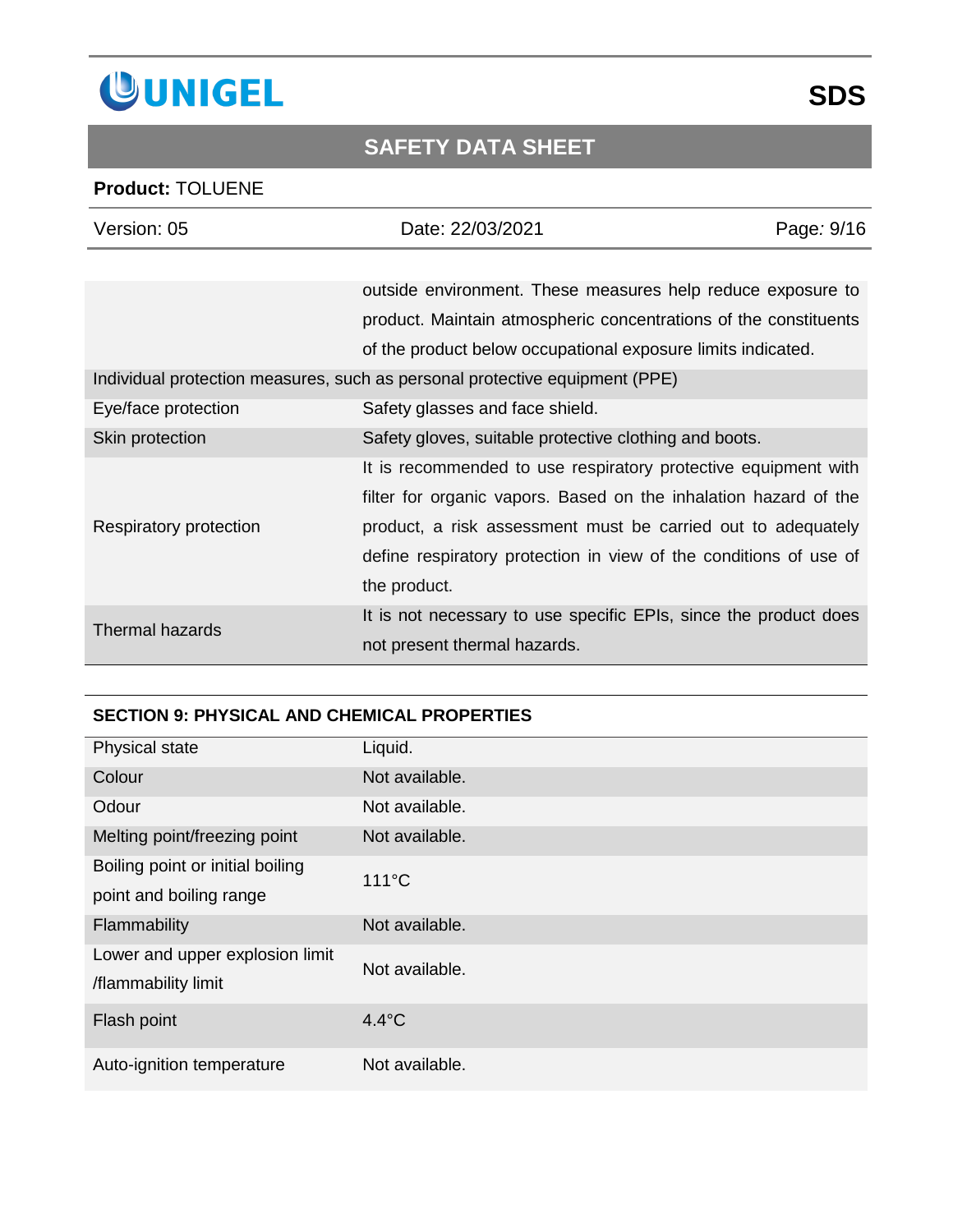

### **Product:** TOLUENE

| Version: 05                                           | Date: 22/03/2021                    | Page: 10/16 |
|-------------------------------------------------------|-------------------------------------|-------------|
|                                                       |                                     |             |
| Decomposition temperature                             | Not available.                      |             |
| pH                                                    | Not available.                      |             |
| Kinematic viscosity                                   | Not available.                      |             |
| Solubility                                            | Imiscible in water. (0.05% at 25°C) |             |
| Partition coefficient n-<br>octanol/water (log value) | Not available.                      |             |
| Vapour pressure                                       | 22 mmHg at 20°C                     |             |
| Density and/or relative density                       | 0.87                                |             |
| Relative vapour density                               | Not available.                      |             |
| Particle characteristics                              | Not available.                      |             |
| Other information                                     | Not applicable.                     |             |

#### **SECTION 10: STABILITY AND REACTIVITY**

|                                     | Product has no reactivity.                                                     |
|-------------------------------------|--------------------------------------------------------------------------------|
| Reactivity and chemical stability   | The product is stable under normal conditions of storage and                   |
|                                     | use.                                                                           |
| Possibility of hazardous reactions  | There are not known hazardous reactions with the product.                      |
| Conditions to avoid                 | High temperatures, ignition source and contact with incompatible<br>materials. |
| Incompatible material               | Oxidizing materials.                                                           |
| Hazardous decomposition<br>products | There are not known hazardous decomposition products.                          |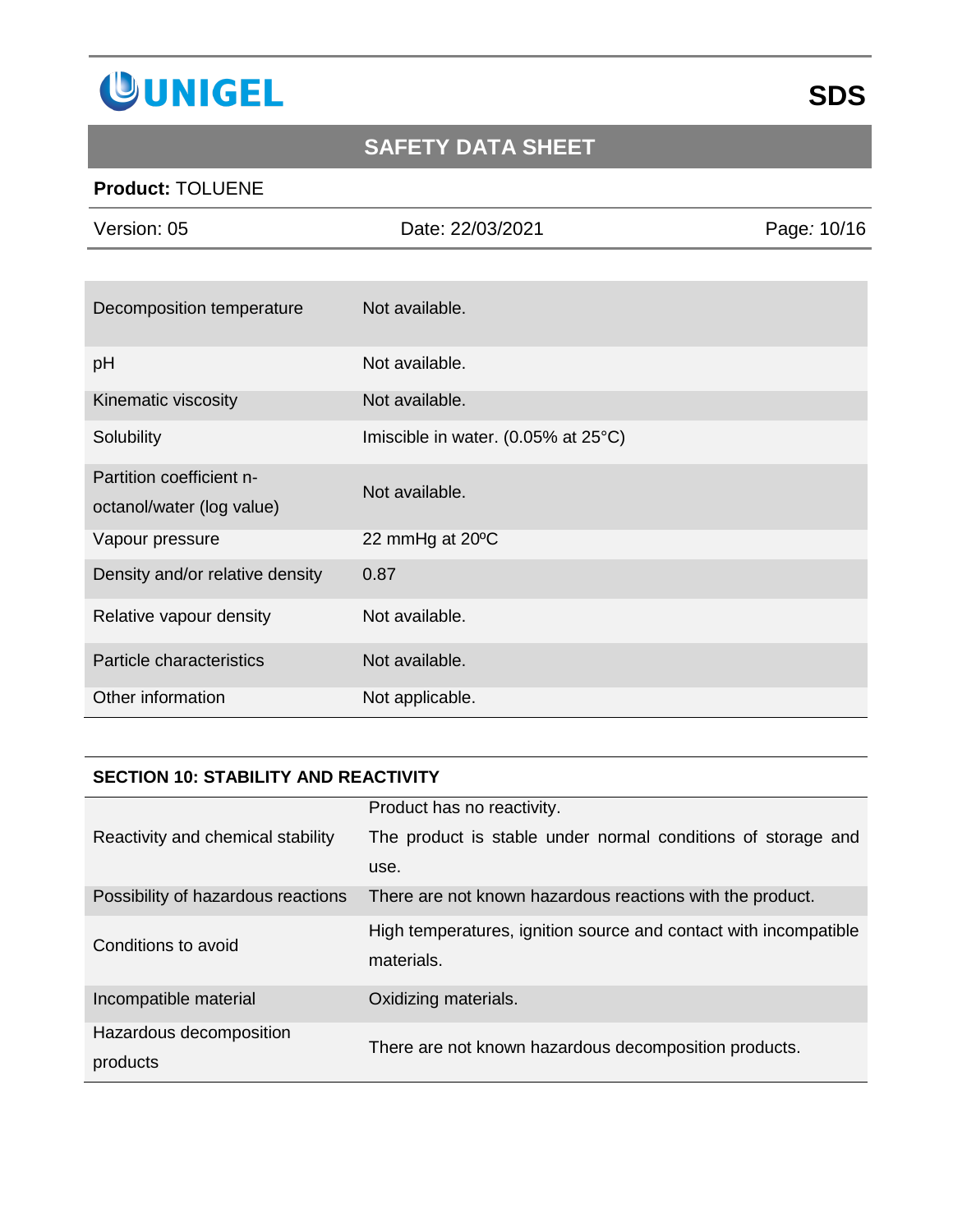

### **Product:** TOLUENE

Version: 05 Date: 22/03/2021 Page*:* 11/16

### **SECTION 11: TOXICOLOGICAL INFORMATION**

|                                   | Product not classified as acute toxic.                           |
|-----------------------------------|------------------------------------------------------------------|
|                                   | <b>ATEmix (Acute Toxicity Estimate)</b>                          |
|                                   | ATEmix (oral): $>$ 5000 mg/kg                                    |
|                                   | ATEmix (dermal): $>$ 5000 mg/kg                                  |
|                                   | ATEmix (inhalation, 4h): > 20 mg/L                               |
| Acute toxicity                    |                                                                  |
|                                   | Informatio related to:                                           |
|                                   | - Toluene                                                        |
|                                   | LD <sub>50</sub> (oral, rats): 5580 mg/kg                        |
|                                   | $LD_{50}$ (dermal, rabbits): $>$ 5000 mg/kg                      |
|                                   | $LC_{50}$ (Inhalation, rats, 4h): 25.7 mg/L                      |
| Skin corrosion/irritation         | Causes skin irritation with redness and dryness.                 |
| Serious eye damage/irritation     | Causes eye irritation with tearing and redness.                  |
| Respiratory or skin sensitization | Based on available information, the classification criteria have |
|                                   | not been met.                                                    |
| Germ cell mutagenicity            | Based on available information, the classification criteria have |
|                                   | not been met.                                                    |
| Carcinogenicity                   | Based on available information, the classification criteria have |
|                                   | not been met.                                                    |
|                                   | Suspected of damaging fertility or the unborn child.             |
| Reproductive toxicity             | Studies in animals showed reduction in sperm count in males,     |
|                                   | weight reduction and neurotoxicity in neonates.                  |
| STOT - Single exposure            | May cause drowsiness or dizziness.                               |
|                                   | May cause damage to central nervous system through               |
| STOT - Repeated exposure          | prolonged or repeated exposure.                                  |
|                                   | Repeated exposure can cause fatigue, muscle weakness,            |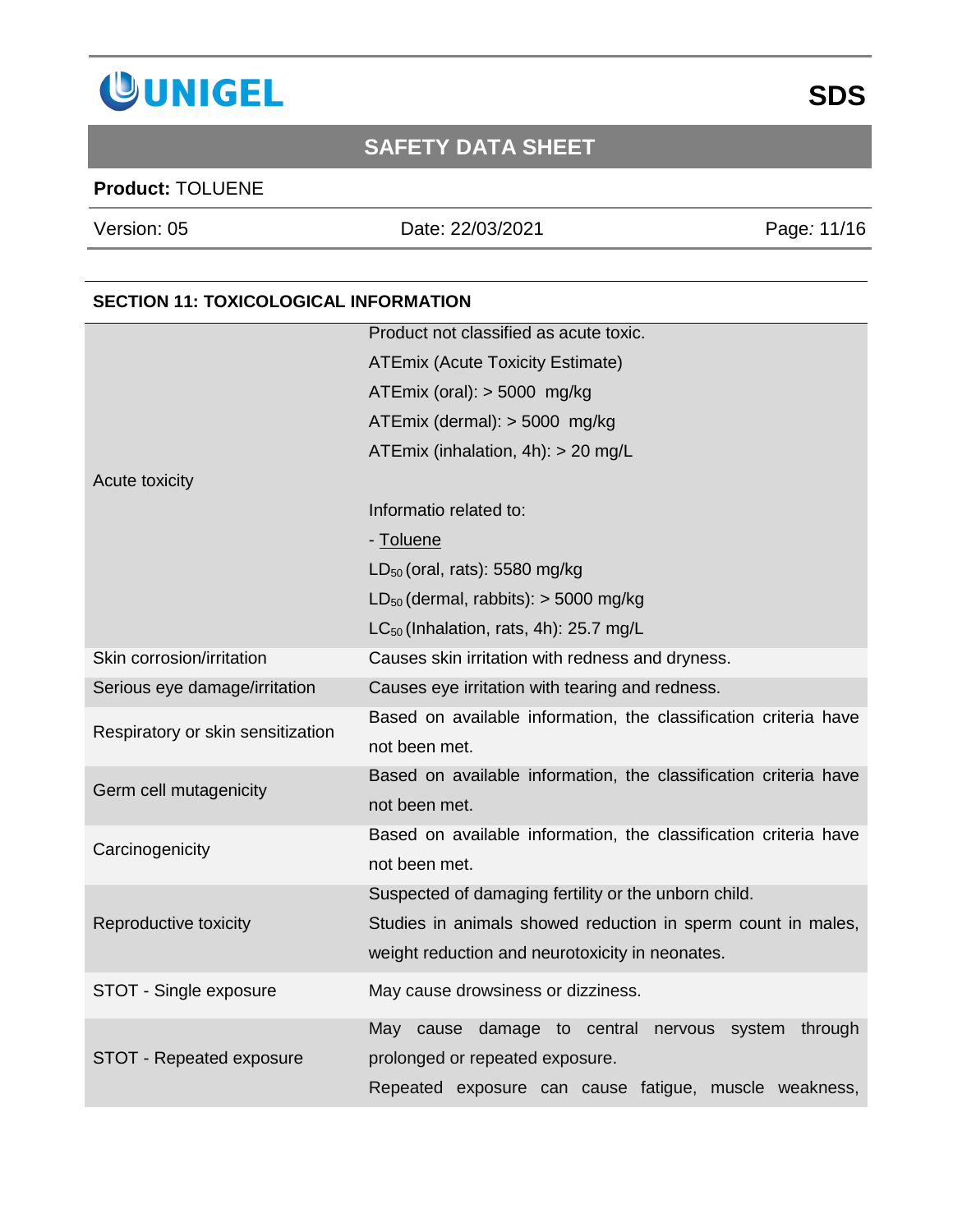

### **Product:** TOLUENE

| Version: 05       | Date: 22/03/2021                                                 | Page: 12/16 |
|-------------------|------------------------------------------------------------------|-------------|
|                   |                                                                  |             |
|                   | confusion, incoordination, dilated pupils and accommodation      |             |
|                   | disorders.                                                       |             |
| Aspiration hazard | Based on available information, the classification criteria have |             |
|                   | not been met.                                                    |             |

#### **SECTION 12: ECOLOGICAL INFORMATION**

|                               | Toxic to aquatic life.                                                                  |
|-------------------------------|-----------------------------------------------------------------------------------------|
| Ecotoxicity                   | $LC_{50}$ (Oncorhynchus kisutch, 96h): 5.5 mg/L                                         |
|                               | EC <sub>50</sub> (Ceriodaphnia dubia, 48h): 3.78 mg/L                                   |
| Persistence and degradability | Due to lack of data, the product is expected to persist and not be<br>rapidly degraded. |
|                               | It has low bioaccumulative potential in aquatic organisms.                              |
| Bioaccumulative potential     | log kow: 2.73                                                                           |
|                               | <b>BCF: 90</b>                                                                          |
| Mobility in soil              | No data available.                                                                      |
| Other adverse effects         | There are not known adverse environmental effects of the                                |
|                               | product.                                                                                |

#### **SECTION 13: DISPOSAL CONSIDERATIONS**

| It must be disposed of as hazardous waste according to local    |
|-----------------------------------------------------------------|
| regulations. The treatment and disposal should be evaluated for |
| each specific product. Keep the product remains in its original |
| properly closed. Disposal should be performed as<br>and         |
| established for the product. Do not reuse empty containers.     |
| These may contain product residues and should be kept closed    |
|                                                                 |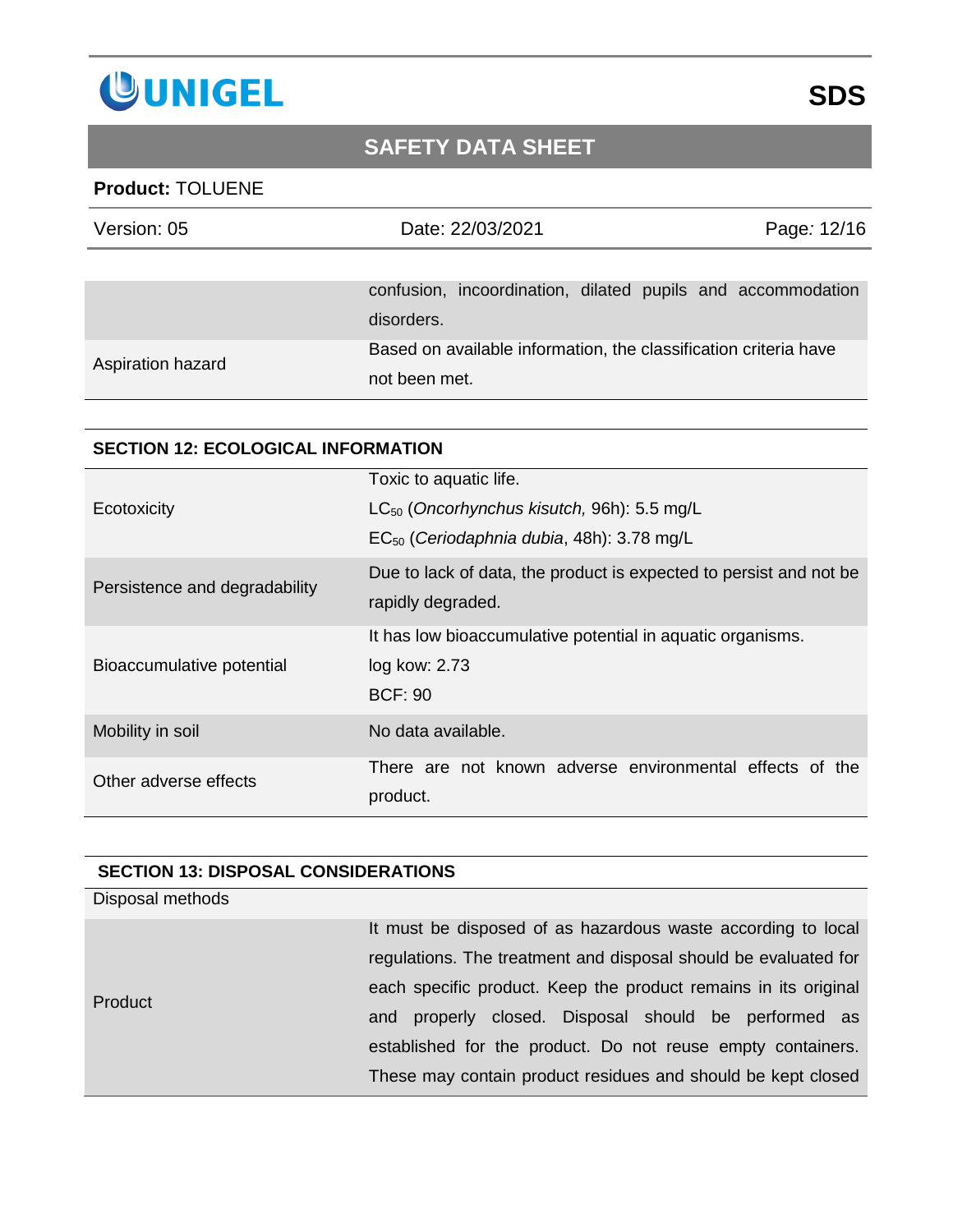

### **Product:** TOLUENE

Version: 05 Date: 22/03/2021 Page*:* 13/16

#### and sent for proper disposal as established for the product.

| <b>SECTION 14: Transport information</b> |                                                                |  |
|------------------------------------------|----------------------------------------------------------------|--|
|                                          | UN - "United Nations".                                         |  |
| Road                                     | Recommendations on the TRANSPORT OF DANGEROUS                  |  |
|                                          | GOODS. Model Regulations.                                      |  |
| <b>UN Number</b>                         | 1294                                                           |  |
| <b>UN Proper Shipping Name</b>           | <b>TOLUENE</b>                                                 |  |
| Transport hazard class(es):              | 3                                                              |  |
| Packing group:                           | $\mathbf{II}$                                                  |  |
|                                          | Convention concerning International Carriage by Rail (COTIF)   |  |
| Rail                                     | Appendix C - Regulations concerning the International Carriage |  |
|                                          | of Dangerous Goods by Rail - RID                               |  |
| <b>UN Number</b>                         | 1294                                                           |  |
| <b>UN Proper Shipping Name</b>           | <b>TOLUENE</b>                                                 |  |
| Transport hazard class(es)               | 3                                                              |  |
| Packing group                            | $\mathbf{I}$                                                   |  |
| Sea:                                     | IMO - International Maritime Organization                      |  |
|                                          | International Maritime Dangerous Goods Code (IMDG Code)        |  |
| <b>UN Number</b>                         | 1294                                                           |  |
| <b>UN Proper Shipping Name</b>           | <b>TOLUENE</b>                                                 |  |
| Transport hazard class(es)               | 3                                                              |  |
| Packing group                            | $\mathbf{I}$                                                   |  |
| EmS                                      | $F-E$ , S-D                                                    |  |
| Marine pollutant                         | The product is not considered a marine pollutant.              |  |
| Air                                      | IATA - International Air Transport Association                 |  |
|                                          | Dangerous Goods Regulation (DGR)                               |  |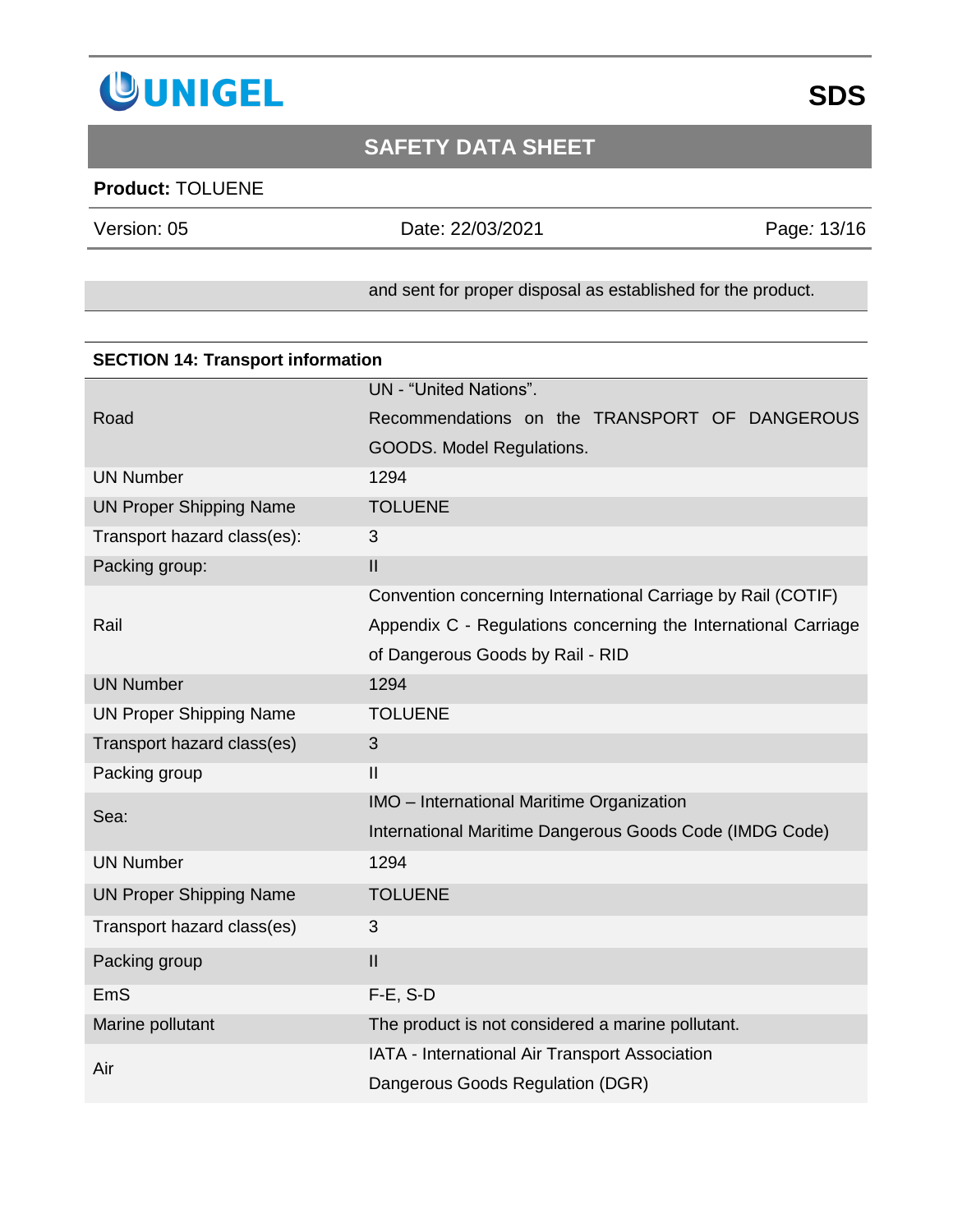

#### **Product:** TOLUENE

| Version: 05                                                                    | Date: 22/03/2021                                                                                                                                                                                                                                                                                                                                                                                                                                                                                                                                                    | Page: 14/16 |
|--------------------------------------------------------------------------------|---------------------------------------------------------------------------------------------------------------------------------------------------------------------------------------------------------------------------------------------------------------------------------------------------------------------------------------------------------------------------------------------------------------------------------------------------------------------------------------------------------------------------------------------------------------------|-------------|
|                                                                                |                                                                                                                                                                                                                                                                                                                                                                                                                                                                                                                                                                     |             |
| <b>UN Number</b>                                                               | 1294                                                                                                                                                                                                                                                                                                                                                                                                                                                                                                                                                                |             |
| <b>UN Proper Shipping Name</b>                                                 | <b>TOLUENE</b>                                                                                                                                                                                                                                                                                                                                                                                                                                                                                                                                                      |             |
| Transport hazard class(es)                                                     | 3                                                                                                                                                                                                                                                                                                                                                                                                                                                                                                                                                                   |             |
| Packing group                                                                  | $\mathbf{I}$                                                                                                                                                                                                                                                                                                                                                                                                                                                                                                                                                        |             |
| Hazardous to the environment                                                   | The product is not considered environmentally hazardous                                                                                                                                                                                                                                                                                                                                                                                                                                                                                                             |             |
| Special precautions for user                                                   | There is no need of special precautions.                                                                                                                                                                                                                                                                                                                                                                                                                                                                                                                            |             |
| Transport in bulk according to<br>Annex II of MARPOL 73/78 and<br>the IBC Code | Consult regulations:<br>International Maritime Organization. MARPOL: Articles,<br>protocols, annexes, unified interpretations of the International<br>Convention for the Prevention of Pollution from Ships, 1973, as<br>modified by the Protocol of 1978 relating thereto, consolidated<br>edition. IMO, London, 2006.<br>- International Maritime Organization. IBC code: International<br>code for the construction and equipment of shipping carrying<br>dangerous chemicals in bulk: With Standards and guidelines<br>relevant to the code. IMO, London, 2007. |             |

#### **SECTION 15: REGULATORY INFORMATION**

| Regulations for chemical products | Convention concerning Safety in the use of Chemicals at Work |
|-----------------------------------|--------------------------------------------------------------|
|                                   | (Convention 170) - International Labour Organization, 1990.  |

#### **SECTION 16: OTHER INFORMATION**

This SDS was prepared based on current knowledge about the proper product handling and under normal conditions of use, in accordance with the application specified on the packaging. Any other use of the product involving their combination with other materials, and use various forms of those indicated, are the responsibility of the user. Warns that the handling of any chemical substance requires the prior knowledge of its hazards for the user. In the workplace it is for the user company's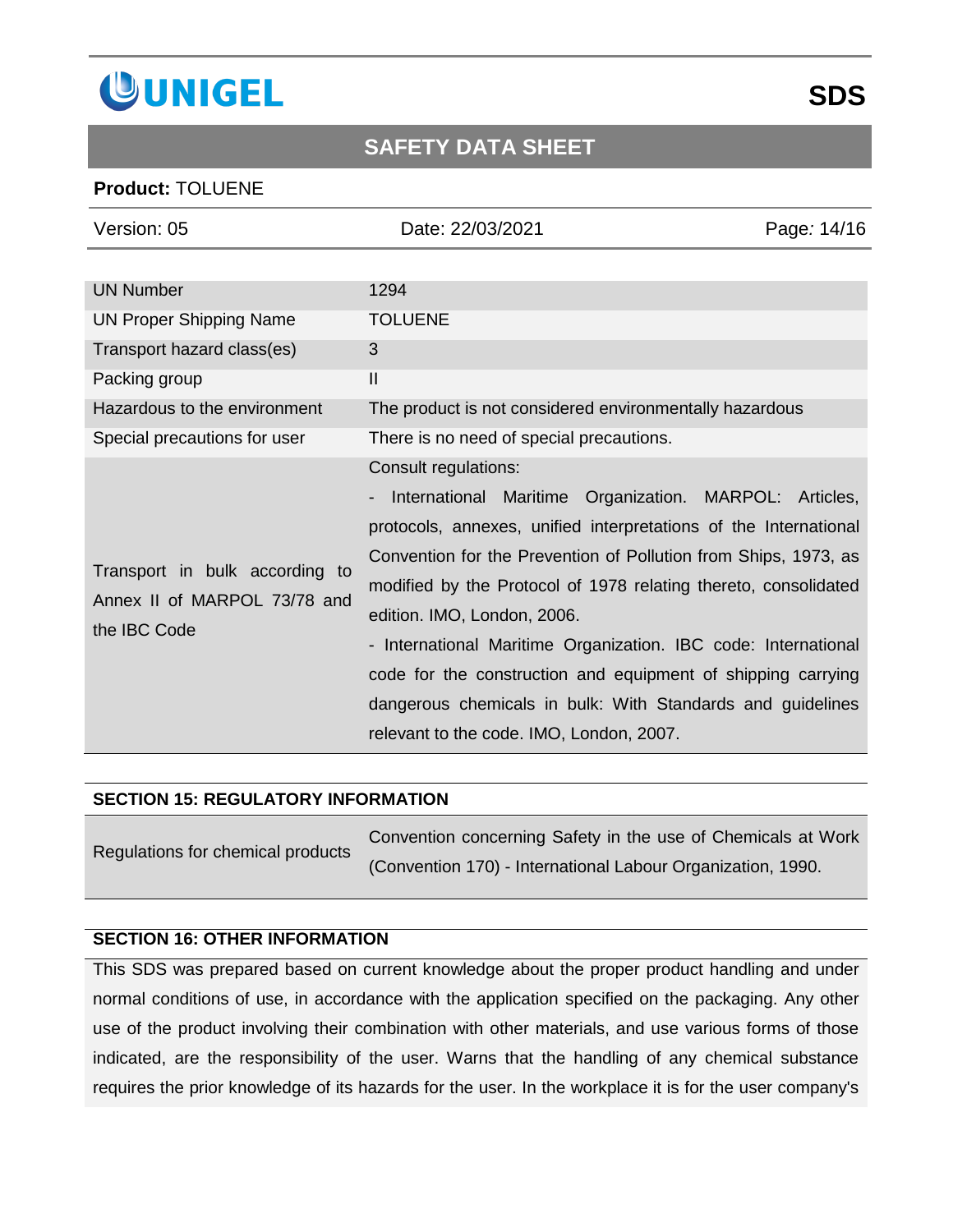

### **Product:** TOLUENE

Version: 05 Date: 22/03/2021 Page*:* 15/16

product promotes training of its collaborators about the possible risks arising from exposure to the chemical.

Revised and adequate in march 2021.

Subtitles and abbreviations:

- ACGIH American Conference of Governmental Industrial Hygienists
- BEI Biological Exposure Index
- CAS Chemical Abstracts Service
- $EC_{50}$  Effective concentration50%
- LC50 Lethal concentration 50%
- $LD_{50}$  –Lethal dose 50%
- IARC International Agency for Research on Cancer
- IDLH Immediately Dangerous to Life or Health
- kow Octanol/Water Partition Coefficient
- NOEC No Observed Effect Concentration
- STEL Short Term Exposure Limit
- TLV Threshold Limit Value
- TWA Time Weighted Average

#### References:

ACGIH. AMERICAN CONFERENCE OF GOVERNMENTAL INDUSTRIALS HYGIENISTS. TLVs® and BEIs®: Based on the Documentation of the Threshold Limit Values (TLVs®) for Chemical Substances and Physical Agents & Biological Exposure Indices (BEIs®). Cincinnati-USA, 2020.

GHS. Globally Harmonized System of Classification and Labelling of Chemicals. 8. rev. ed. New York: United Nations, 2015.